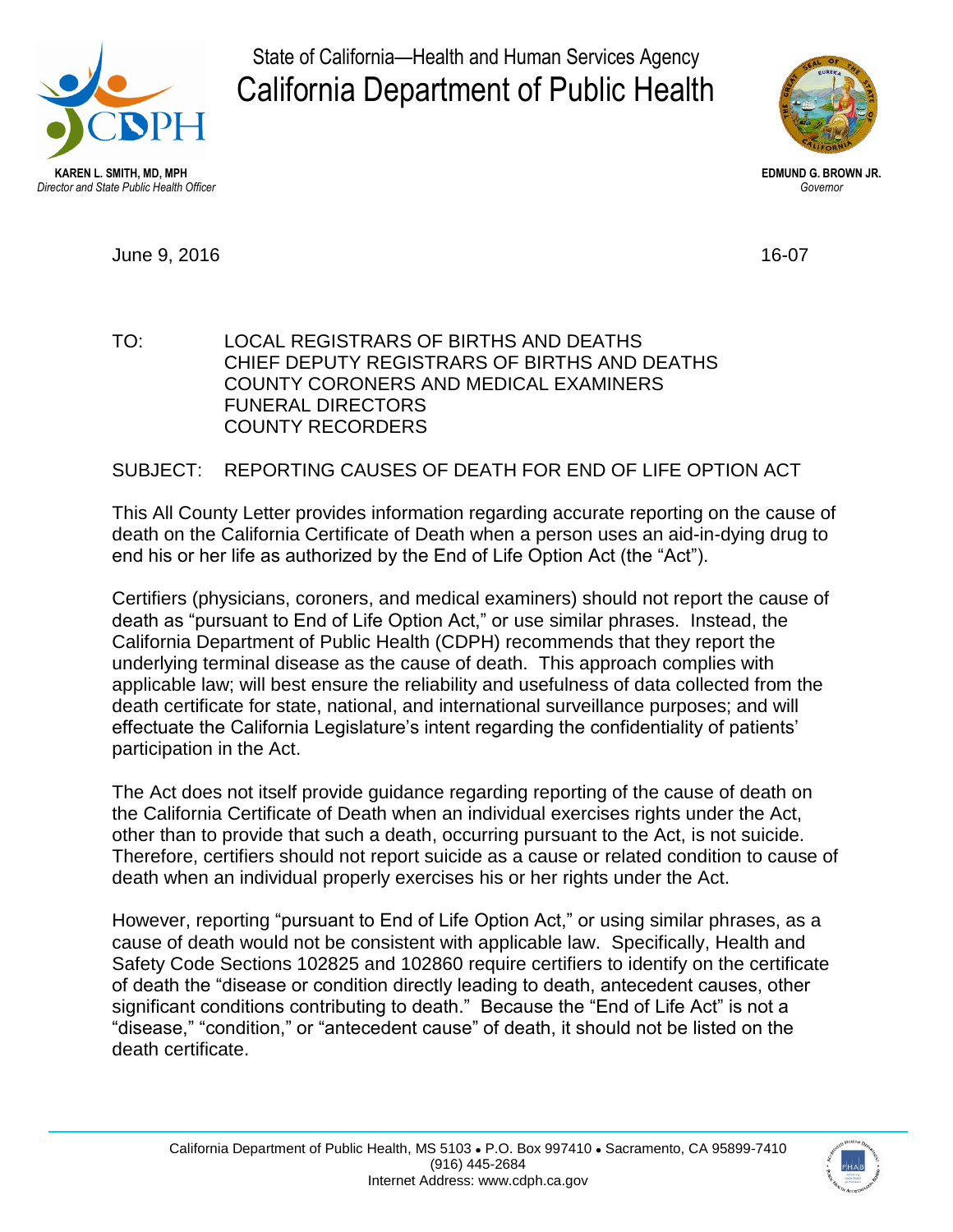## CAUSES OF DEATH FOR END OF LIFE OPTION ACT Page 2

Instead, CDPH recommends that certifiers report the underlying terminal disease. Such reporting advances the data collection and analysis purposes for which death certificates are used. From a public health perspective, in terms of collecting vital statistics data that informs policy decision-making by the State, reporting the underlying condition(s) that began the chain of events resulting in an individual's death is of paramount usefulness.

Further, such reporting is consistent with national and international practices on data gathering regarding mortalities. The State Registrars in all of the States report cause of death data drawn from death certificates to the National Center for Health Statistics (NCHS), where the cause of death is coded according to the International Classification of Diseases, Rev 10 (ICD-10). CDPH fulfills this reporting obligation using data from California Certificates of Death. These coding rules are standardized, not only nationally but internationally, so that causes of death can be compared and understood in a standard fashion.

CDPH has been advised by NCHS that the term "pursuant to the End of Life Option Act" (or similar terminology) would be coded as R99 (unknown cause of death) relative to Section 107 of the California Certificate of Death and would therefore negate the accuracy and value of the data in terms of analyzing national and international public health trends. Therefore, to maintain a uniform observance and maintenance of a satisfactory system of registration, the State Registrar advises that language such as "pursuant to the End of Life Option Act" (or similar terminology) not be recorded in Section 107 or Section 112 of the California Certificate of Death, and instead report the underlying terminal disease.

Such reporting also appears to best advance the Legislature's intentions when enacting the Act, and particularly that participation in the Act be confidential. The Act contains language designed to protect the confidentiality of participation. Stats. 2015, 2nd Ex. Sess. 2015, ch. 1, § 2. ("The interests in protecting the privacy rights of the patient and his or her family in this situation strongly outweigh the public interest in having access to personally identifiable data relating to services.") Because California is an "open records" state, meaning that the public can access information on an individual's death certificate, notations on the death certificate regarding participation in the Act (e.g., "pursuant to End of Life Option Act") would become a matter of public record. Accordingly, CDPH recommends that such terms not be recorded in Section 107 or Section 112 of the California Certificate of Death, and that the underlying terminal disease be reported instead.